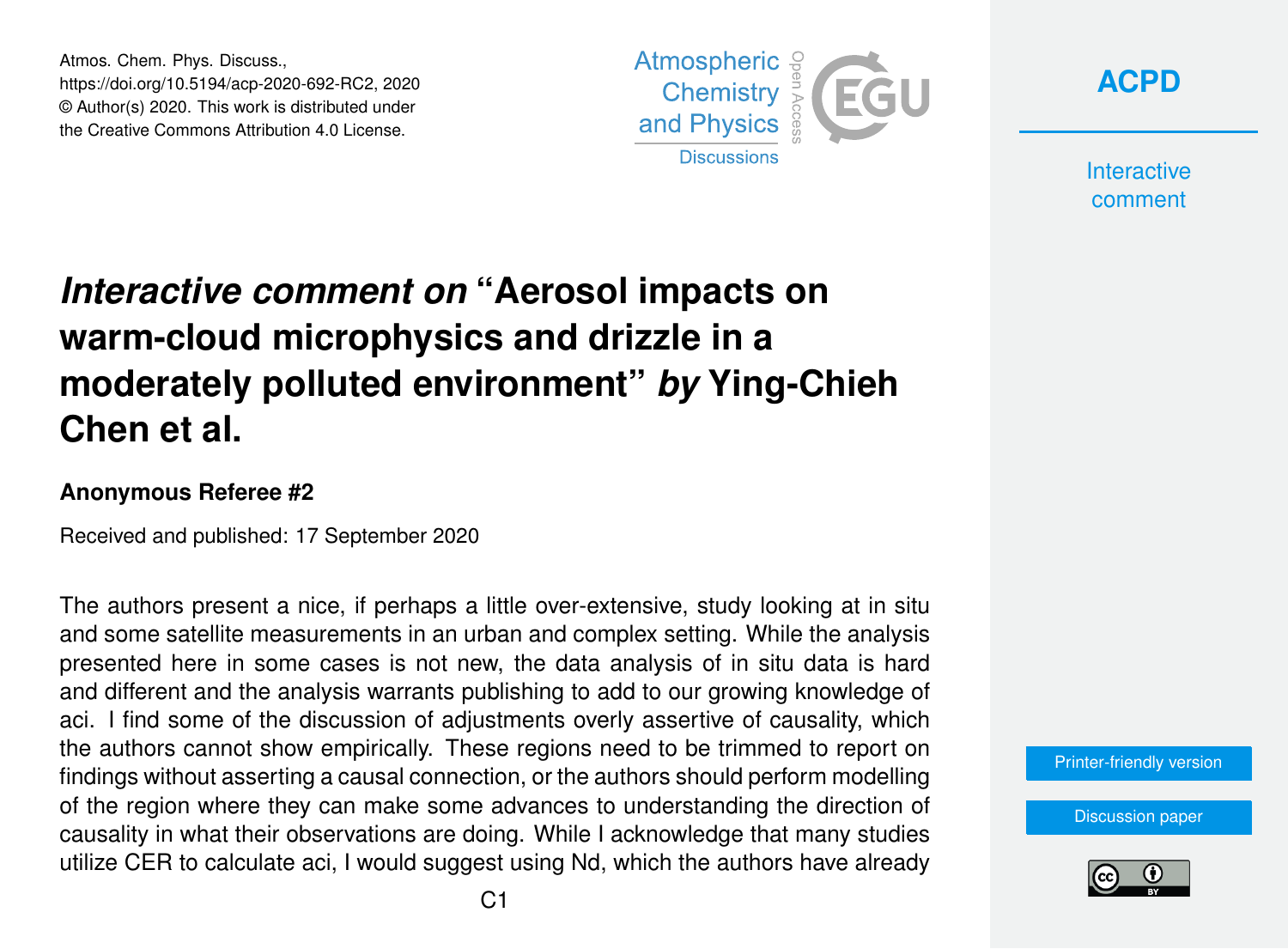calculated to provide a complimentary calculation that may be more relevant to more recent studies. The authors may also wish to say a few words about why PM2.5 may be a good CCN and need to address near-cloud aerosol swelling in the text, which makes the direction of causality even more difficult to infer. The use of the rain size distribution is a good way to approach this problem.

Another way the authors might want to consider looking at this is performing the same analysis in their paper, but instead of sorting clean/polluted sorting by atmospheric advection from the east or west. This might reveal the underlying meteorological signal that will covary with aerosol. This result can be used to say 'on days when the dominant weather pattern is such, but there is unusually little aerosol then the clouds do this'.

P1 L15: I am not sure what this sentence is getting at- is the human activity causing low cloud?

P2 L17: You should discuss spurious correlation between AOD and cloud properties as shown in (Christensen et al. 2017; Twohy et al. 2009).

P2 L31: I might say weakly constrained (Bellouin et al. 2020).

P3 L3: What does largely dominant mean? Relative to what?

P3L6: It seems like it might be good to discuss this in the context of the current synthesis report on aci (Bellouin et al. 2020).

P4L13: So AOD was only retrieved when AOD was visible? It seems like all periods with cloud should be zeroed out since there might be AOD below cloud that is not being counted.

P4L19: What is this based on? Afternoon aerosol should be able to affect afternoon clouds.

P5 L1: This would be more reliably at a constant CWP if cloud droplet number concentration (Nd) was used instead of CER and binning by CWP (Grosvenor et al. 2018). **Interactive** comment

[Printer-friendly version](https://acp.copernicus.org/preprints/acp-2020-692/acp-2020-692-RC2-print.pdf)

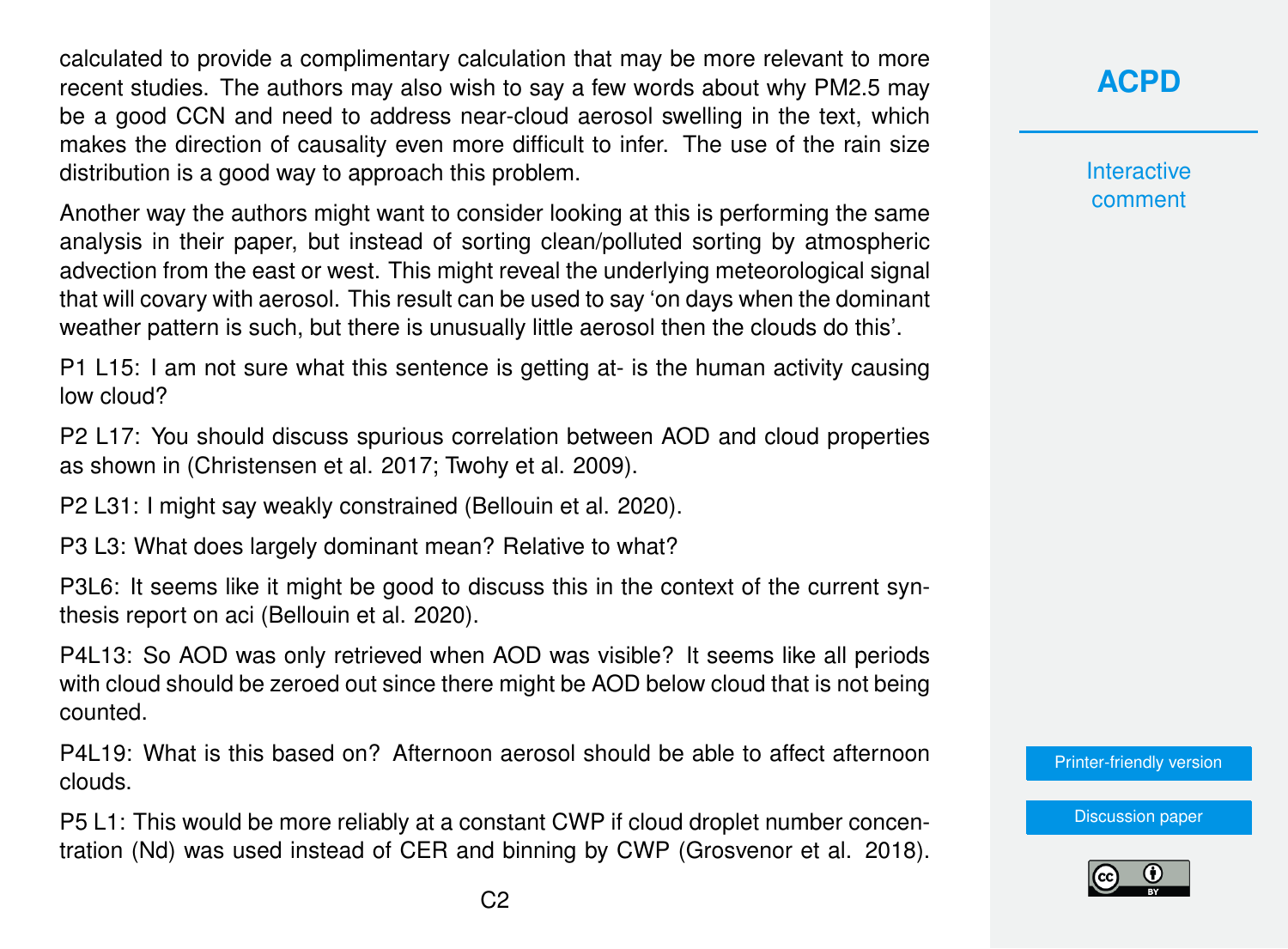Any inferred aci will be a function of binning decisions.

P7L7: This is a nice comparison to previous studies. Please consider summarizing in a figure.

P7L13: This is not a robust piece of analysis. Differing PM2.5 is likely a function of atmospheric state (air masses moving from the west for instance) and this is likely to do more to CF and COT than aci.

P8L6 please comment on the unintuitive diagnosed stronger aci in more polluted clouds. A lot of studies point to stronger aci in more pristine clouds(Carslaw et al. 2013). Again, this may be a function of binning, which is also going to select for clouds in an atmospheric regime.

P9L4: Or the cleaner days could be occurring because of rain scavenging aerosol. Unfortunately in an empricial study such as this you can't make causal statements. However, the high temporal resolution of ground data used here might allow for some sort of time evolution analysis that could show causality.

P9L22: Please note that precipitation reduction is often a function of model parameterization.

Bellouin, N., and Coauthors, 2020: Bounding Global Aerosol Radiative Forcing of Climate Change. Rev. Geophys., 58. Carslaw, K. S., and Coauthors, 2013: Large contribution of natural aerosols to uncertainty in indirect forcing. Nature, 503, 67-71. Christensen, M. W., and Coauthors, 2017: Unveiling aerosol–cloud interactions – Part 1: Cloud contamination in satellite products enhances the aerosol indirect forcing estimate. Atmos. Chem. Phys., 17, 13151-13164. Grosvenor, D. P., and Coauthors, 2018: Remote Sensing of Droplet Number Concentration in Warm Clouds: A Review of the Current State of Knowledge and Perspectives. Rev. Geophys., 56, 409-453. Twohy, C. H., J. A. Coakley, and W. R. Tahnk, 2009: Effect of changes in relative humidity on aerosol scattering near clouds. J Geophys Res-Atmos, 114, n/a-n/a.

**[ACPD](https://acp.copernicus.org/preprints/)**

**Interactive** comment

[Printer-friendly version](https://acp.copernicus.org/preprints/acp-2020-692/acp-2020-692-RC2-print.pdf)